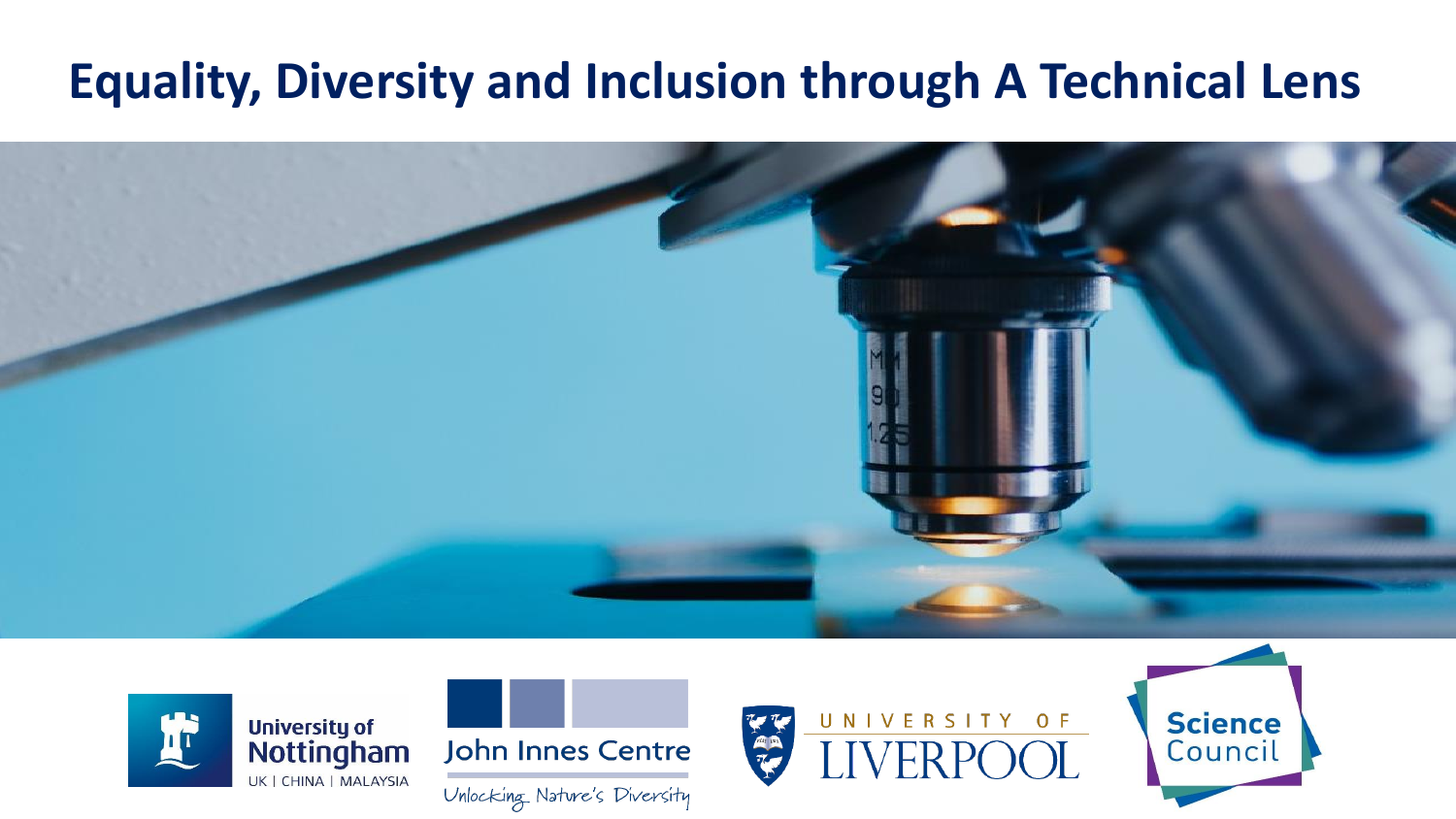





John Innes Centre

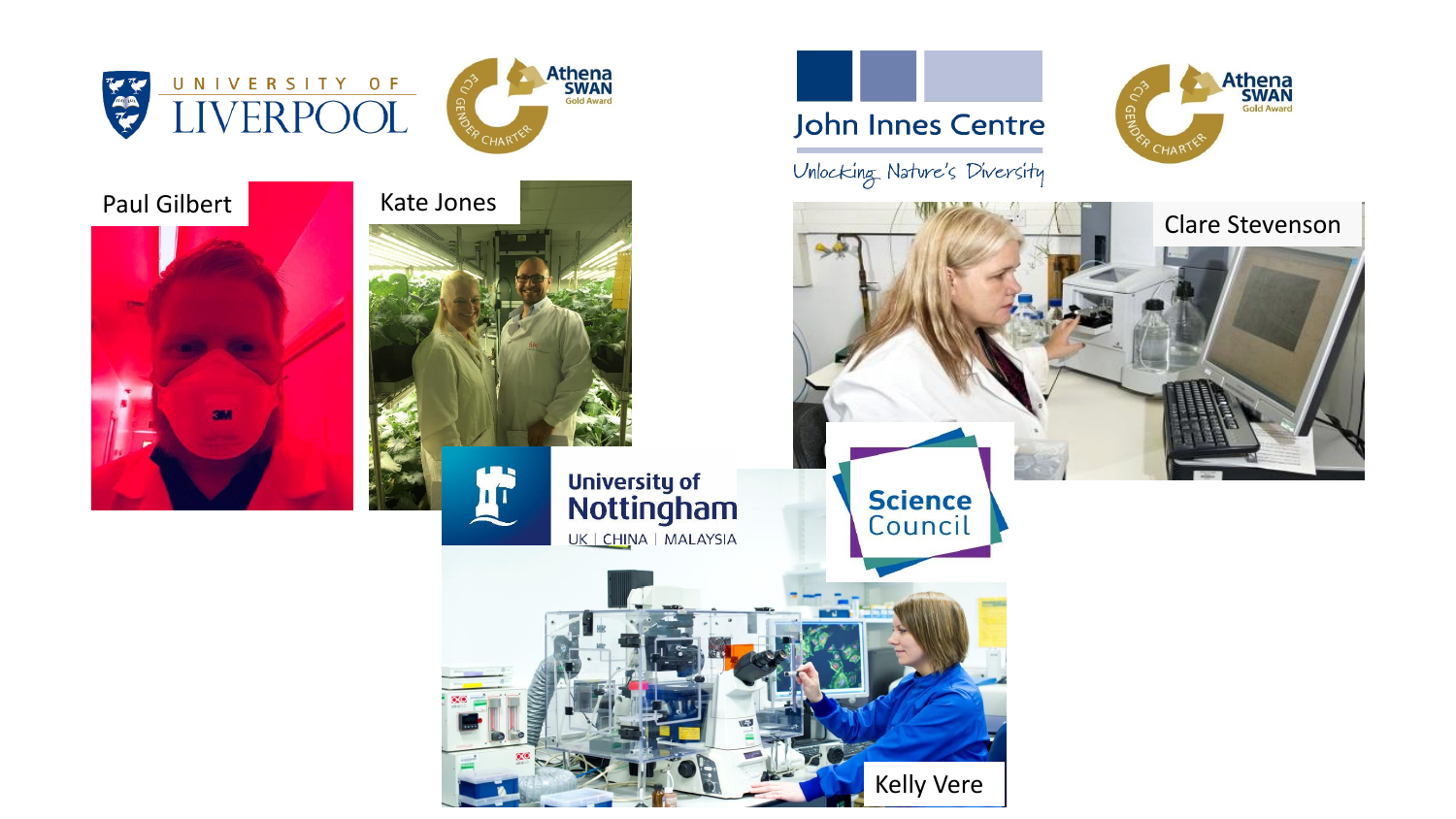## **VISIBILITY**

## RECOGNITION

## CAREER DEVELOPMENT

## SUSTAINABILITY

EVALUATING IMPACT

Academia cannot reach its full potential unless it can benefit from the talents of all

Addressing unequal gender representation

Addressing the negative consequence of short-term contracts

Making sustainable structural & cultural changes

Advancing gender equality and addressing absence of women from senior roles

We commit to considering the intersection of gender and other

Removing obstacles for women at major points of career progression

Technician Commitment



factors.

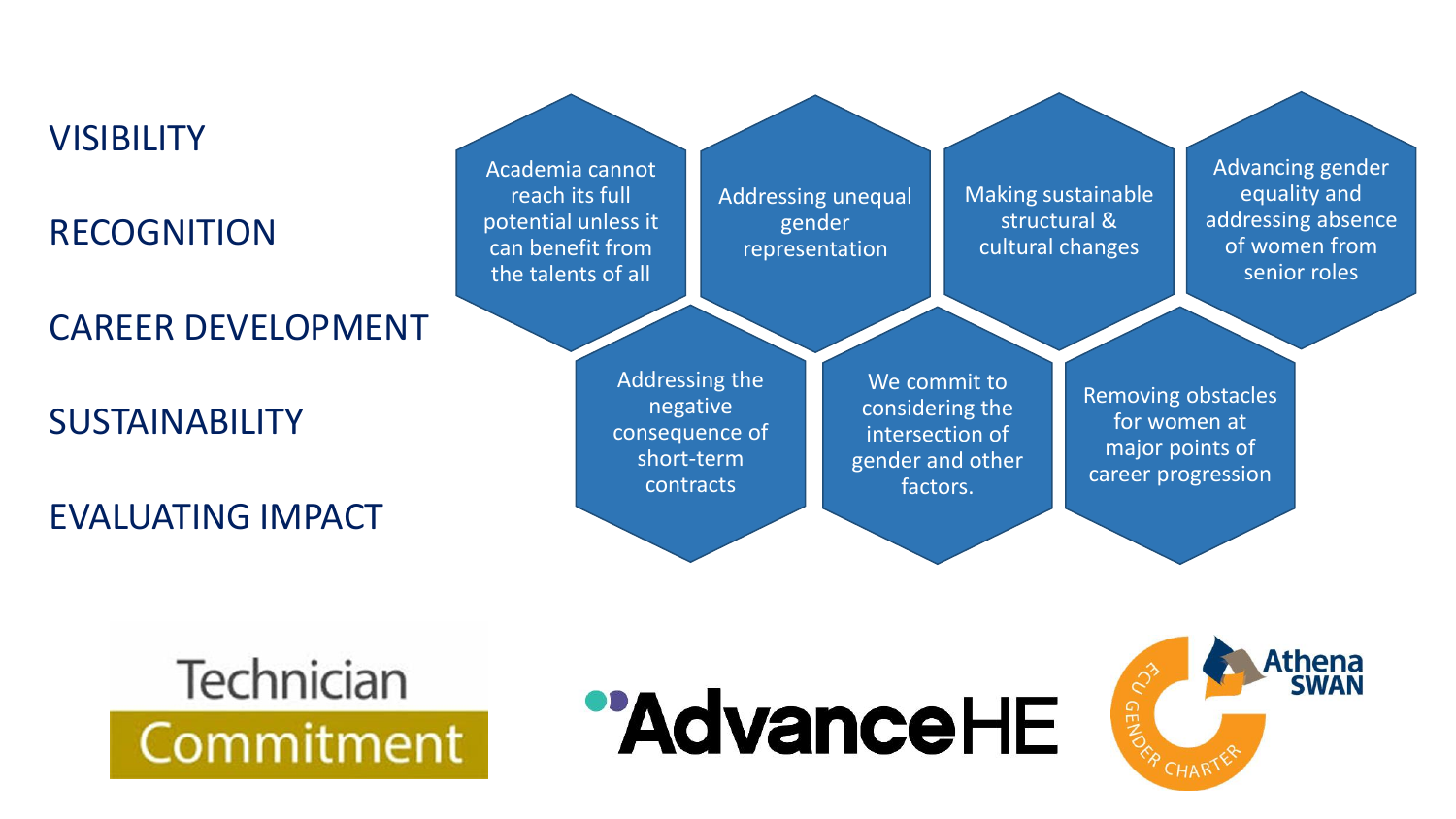# COLLABORATION

- Data from our own organisations
- National HESA data
- A workshop on EDI at the Technical Managers in Universities annual conference
- A workshop at the ECU Scotland Athena SWAN Conference
- Presentation at Advance HE annual EDI conference
- Workshop at HETS 2019









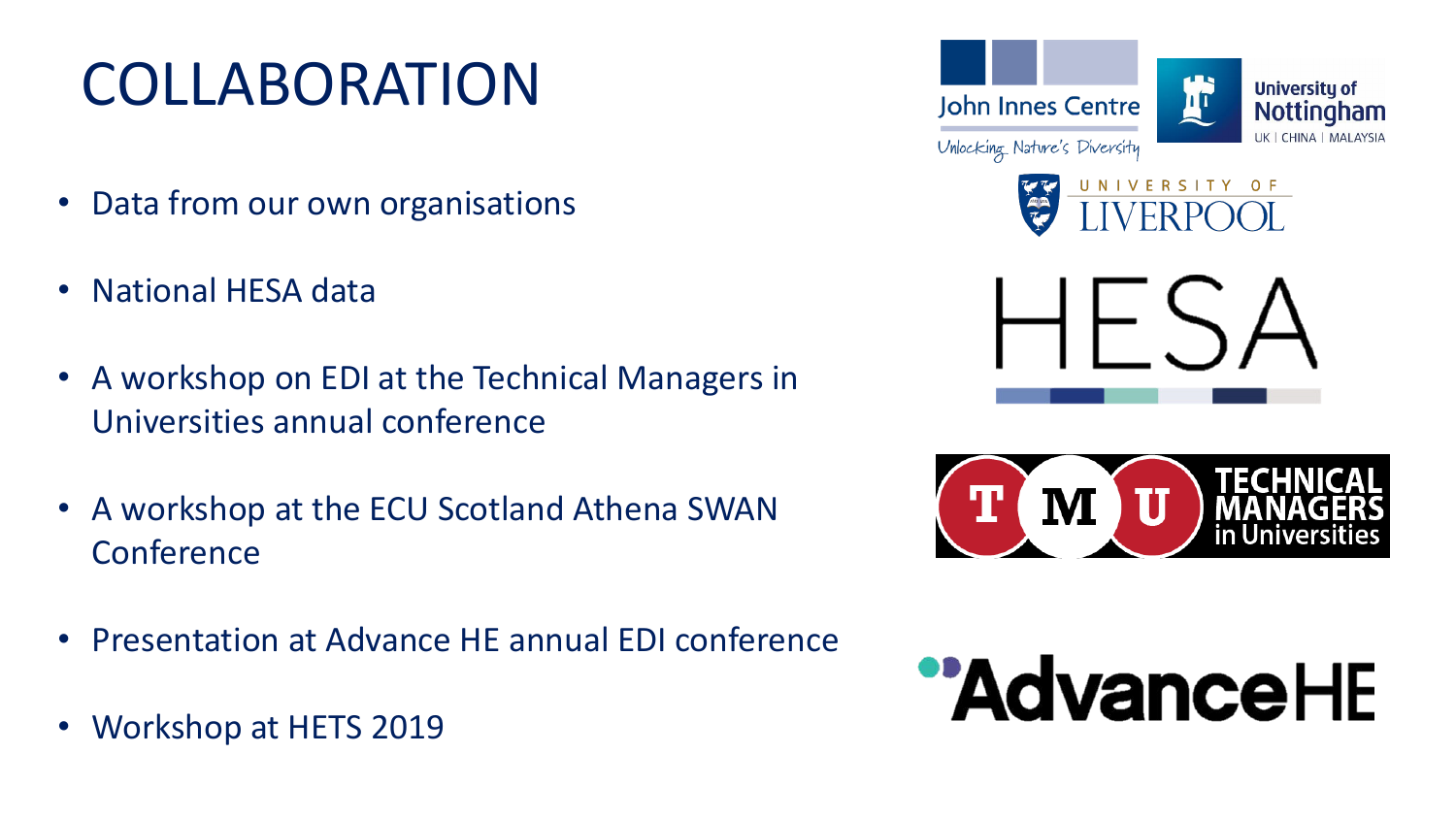# **EVIDENCE**

## ECU Scotland

- Confirmed difficulties identifying technical staff
- Very few Athena SWAN initiatives reference technicians
- Lack of esteem and respect from academic roles

## TMU Conference

- Technical community unaware of EDI challenges
- No technical involvement with Athena SWAN initiatives
- Lack of female role models in some disciplines
- Some facilities unsuitable for women (eg. PPE, changing areas)

# **QUALITATIVE QUANTITATIVE**



- Fewer women in technical roles but is skewed by discipline
- Leadership Fewer women progress to the high grades even in subjects where women outnumber men
- Recruitment data by gender/grade
- **FILL THETS 2019 FILL TO A SET CONSIDER THE TELEVISION CONSIDER TO A SET CONSIDER A SET CONSIDER A SET CONSIDER A SET CONSIDER A SET CONSIDER A SET CONSIDER A SET CONSIDER A SET CONSIDER A SET CONSIDER A SET CONSIDER A S**